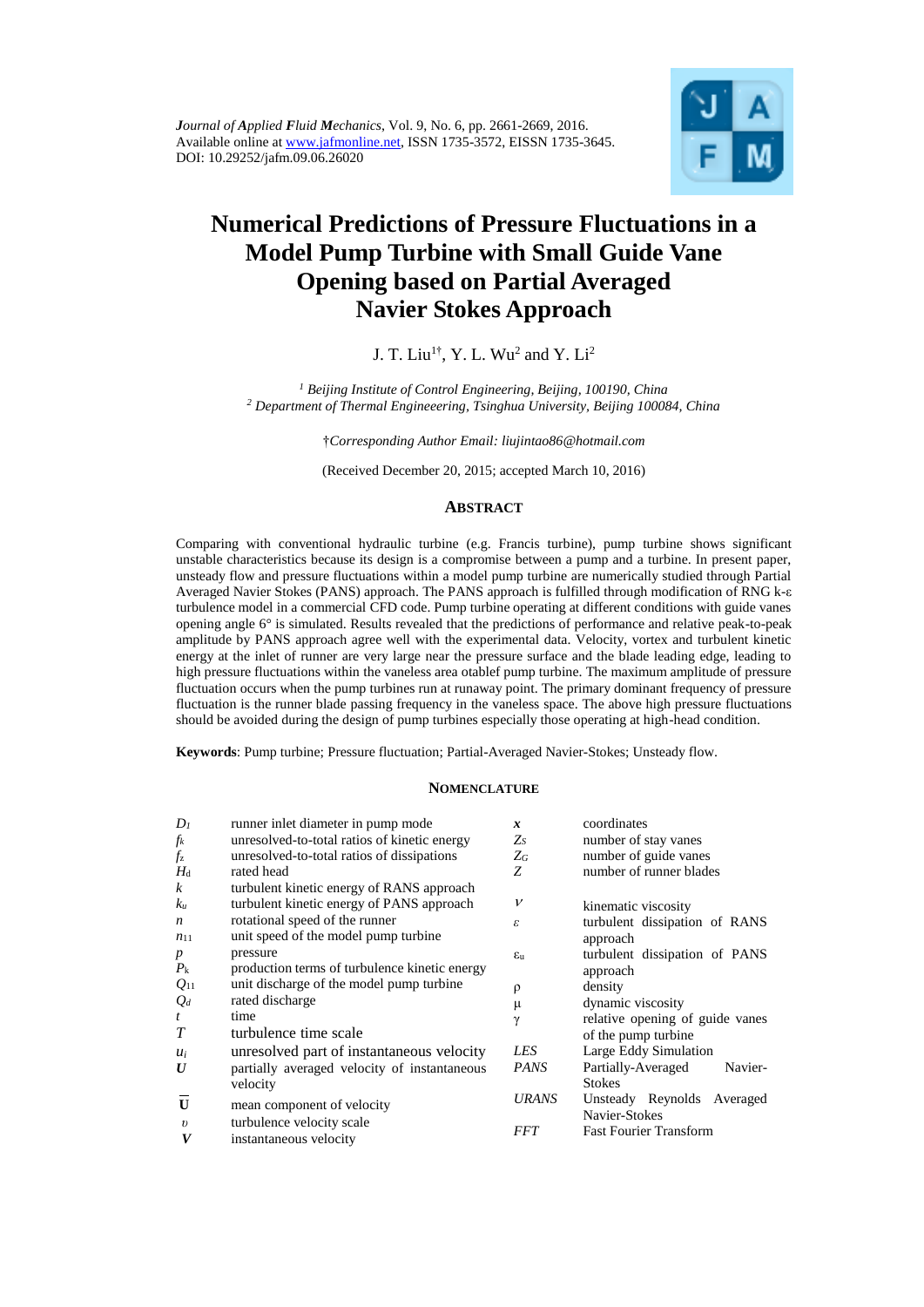#### **1. INTRODUCTION**

Pumped-storage power plant is one of essential components for the development of renewable energy and the enhancement of electricity supply security. Among all the elements of the pumpedstorage power plant, pump turbine is the most important one. Since design of the pump turbine is a compromise between a pump and a turbine, the performance of pump turbine always shows significant and unstable characteristics comparing with conventional hydroturbines (e.g. Francis turbine) with the same specific speed as shown in Fig. 1. If a pump turbine is operated within the "S" region (e.g. conditions during transient process of start-up, runaway and load rejection), oscillations under this operating conditions may cause the shift of pump turbine from turbine mode to the turbine braking mode, or even force the unit further into reverse pump mode, affecting its operational stability (Yamaguchi *et al*. 1984).



**Fig. 1. Characteristics curves during operations of pump turbines.**

One of the main reasons for the instability of turbine mode of pump turbine is that the optimum speed of turbine mode is not the same as one of pump mode. Since the speed of pump turbine is mainly governed by the pump mode performance, pump turbine will be operated at off-design conditions in its whole operational domain during the turbine mode. Therefore, a strong instability within pump turbine will be induced during operating at off-design conditions. Moreover, some unwished phenomena (e.g. structural vibrations, noises and cavitation) also occur at those off-design conditions. Staubli *et al*. (2008) predicted the characteristic of pump turbine near runaway and the flow phenomena leading to the instability at small flow rates. Hasmatuchi *et al*. (2009, 2011) experimentally and numerically investigated the hydrodynamics of a model pump turbine operated at off-design conditions (i.e. 5° and 10°guide vane openings).Yan *et al*. (2010, 2012) numerically studied the characteristic curve and the pressure fluctuation of a model pump-turbine with 10°guide vane opening.

In pump turbines, rotor-stator interaction is usually considered as the source of unsteady phenomena and dynamic fluctuations, especially at operation condition with high head (Jung *et al*. 2012, Wu *et al*. 2013). For example, the interaction between

impeller blades and guide vanes is one of the main causes of vibrations in pump turbines. Nicolet *et al*. (2006) modeled the one-dimensional rotor-stator interaction in pump-turbine. Zobeiri *et al*. (2006) numerically investigated the rotor-stator interactions of a model pump turbine in turbine mode for the maximum discharge operating conditions. The rotor-stator interaction can be considered as an interaction between potential and viscous flow and wakes. Those phenomena are of interest to improve the design turbine toward better efficiency at off-peak conditions (Wu *et al*. 2013).

For predictions of pressure fluctuations in hydraulic machinery, a three-dimensional flow simulation based on the Unsteady Reynolds Averaged Navier-Stokes (URANS) equations have been well discussed in the literature (Qian *et al*. 2010, Wu *et al*. 2011). Specifically for URANS approach in pump turbines, the unstable characteristics and pressure fluctuations in a pump turbine have been analyzed through using URANS (Huang *et al*. 2013, Wang *et al*. 2011). Yin *et al*. (2011, 2012) further studied the compressibility of water on the pressure fluctuations of pump turbine based on URANS approach. Liu *et al*. (2012, 2013) studied three-dimensional, unsteady and incompressible flows in a pump turbine during a transient process of load rejection using URANS approach with the nonlinear turbulence model to incorporate the nearwall turbulence anisotropy to improve the simulation accuracy.

Unfortunately, the aforementioned URANS approach couldn't capture the flow with all kinds of scales. Large Eddy Simulation (LES) could improve predictions but is not computationally economical due to the considerable high cost for engineering problems (e.g. simulations of whole passage of pump turbine). As an alternative, various hybrid RANS/LES approaches have been proposed. For example, a Partially-Averaged Navier-Stokes (PANS) approach, which changes seamlessly from RANS to the direct numerical solution of the Navier-Stokes equations, was proposed by Girimaji *et al*. (2003, 2006). Two variants of the PANS model are derived based on the *k-ε* formulation (Mirzaei *et al*. 2015, Shi *et al*. 2015) and the *k-ω* formulation (Srinivasan *et al*. 2014) respectively. Predictions of PANS have been found to be better than those of LES in the flow regions suffering from poor near-wall resolution during simulations (Lakshmipathy *et al*. 2004). Recently, Ji *et al*. (2013) studied the unsteady cavitating turbulence flow around a highly skewed model marine propeller based on the PANS approach.

In present paper, PANS approach based on the RNG *k-ε* formulation will be employed to simulate the unsteady flow through a model pump turbine operating at conditions with small guide vane opening. Experimental data of the model turbine are employed to validate the predictions (e.g. performance and relative peak-to-peak amplitude) by PANS approach. Unsteady phenomena (e.g. pressure fluctuations) are also studied to improve the design of pump turbine.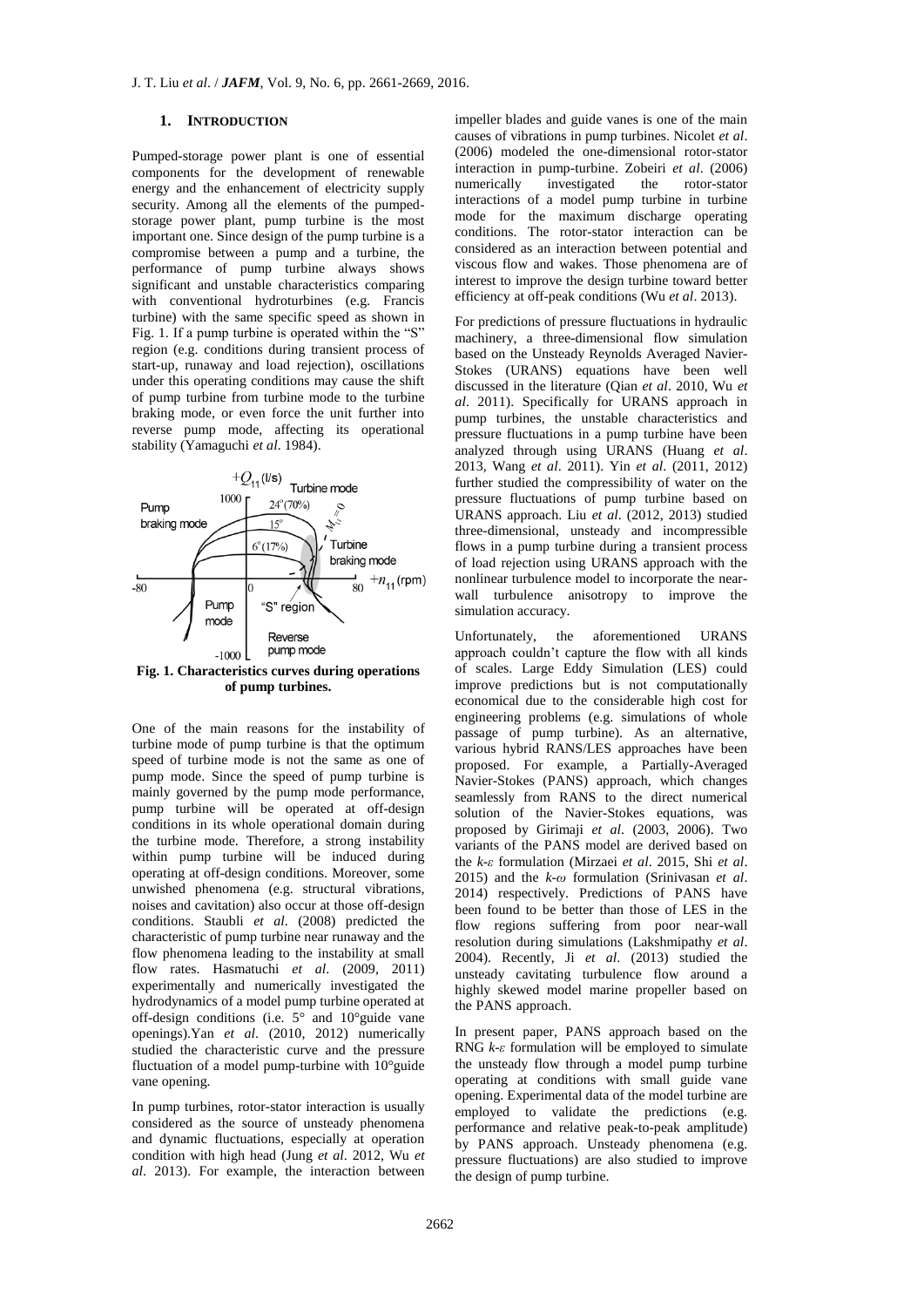#### **2. GOVERNING EQUATIONS**

For incompressible flow, the continuity equation and Reynolds averaged Navier-Stokes equations are (Germano *et al*. 1992),

$$
\frac{\partial U_i}{\partial t} + U_j \frac{\partial U_i}{\partial x_j} + \frac{\partial \tau (V_i, V_j)}{\partial x_j} = -\frac{\partial \langle p \rangle}{\partial x_i} + v \frac{\partial^2 U_i}{\partial x_j \partial x_i} \tag{1}
$$

$$
-\frac{\partial^2 \langle p \rangle}{\partial x_i \partial x_i} = -\frac{\partial U_i}{\partial x_j} \cdot \frac{\partial U_j}{\partial x_i} + \frac{\partial \tau (V_i, V_j)}{\partial x_i \partial x_j}
$$
(2)

Here, *V* is the instantaneous velocity (subscript *i* and *j* indicating components in different directions);  $U$  is the partially averaged velocity;  $t$  is the time;  $p$ is the pressure;  $\langle \rangle$  denotes a constant-preserving arbitrary (implicit or explicit) filter commuting with spatial and temporal differentiation; **x** denotes the coordinates;  $v$  is the kinematic viscosity. Here,  $V_i$  is partitioned into two parts: partially averaged velocity (*U*) unresolved part (*ui*)

$$
V_i = U_i + u_i \tag{3}
$$

$$
U_i = \langle V_i \rangle. \tag{4}
$$

In Eqs. (1) and (2), the additional non-linear term  $\tau(V_i, V_j)$  (i.e. the generalized central second moment) is defined as,

$$
\tau(V_i, V_j) = \langle V_i V_j \rangle - \langle V_i \rangle \langle V_j \rangle. \tag{5}
$$

In RNG *k-ε* turbulence mode, the equations for turbulent kinetic energy (*k*) and turbulent dissipation (*ε*) can be given as follows (Yakhot *et al*. 1992),

$$
\frac{\partial(\rho k)}{\partial t} + \frac{\partial(\rho \overline{U_j} k)}{\partial x_j} = \frac{\partial}{\partial x_j} \left[ \alpha_k (\mu + \mu_i) \frac{\partial k}{\partial x_j} \right] + P_k - \rho \varepsilon
$$
\n
$$
\frac{\partial(\rho \varepsilon)}{\partial t} + \frac{\partial(\rho U_j \varepsilon)}{\partial x_j} = \frac{\partial}{\partial x_j} \left[ \alpha_\varepsilon (\mu + \mu_i) \frac{\partial \varepsilon}{\partial x_j} \right] -
$$
\n
$$
+ C_{\varepsilon 1}^* P_k \frac{\varepsilon}{k} - C_{\varepsilon 2} \rho \frac{\varepsilon^2}{k}
$$
\n(7)

where,

$$
\mu_{t} = \rho C_{\mu} \frac{k^{2}}{\varepsilon} \qquad C_{\varepsilon 1}^{*} = C_{\varepsilon 1} - \frac{\eta (1 - \eta / \eta_{0})}{1 + \beta \eta^{3}}
$$

$$
S_{ij} = \frac{1}{2} \left( \frac{\partial \overline{U_{i}}}{\partial x_{j}} + \frac{\partial \overline{U_{j}}}{\partial x_{i}} \right) \qquad \eta = (2S_{ij} \cdot S_{ij})^{1/2} \frac{k}{\varepsilon}
$$

with  $C_{\mu} = 0.0845$ ,  $\alpha_{k} = \alpha_{\varepsilon} = 1.39$ ,  $C_{\varepsilon 1} = 1.42$ ,  $C_{\varepsilon 2} = 1.68$ ,  $\eta_0 = 4.377$ ,  $\beta = 0.012$  In Eqs. (6) and (7),  $\rho$  is the density; U is the mean component of velocity;  $\mu$  is the dynamic viscosity;  $P_k$  denotes the production terms of turbulence kinetic energy.

As shown in Girimaji *et al*. (2006), the extent of PANS averaging relative to RANS can be quantified using the unresolved-to-total ratios of kinetic energy  $(f_k)$  and dissipations  $(f_\epsilon)$ ,

$$
f_k = \frac{k_u}{k} \qquad f_{\varepsilon} = \frac{\varepsilon_u}{\varepsilon}
$$

The relationship between *P<sup>k</sup>* in RNG *k-ε* turbulence mode and *Pku* in PANS model can obtained through equating the source terms such as,

$$
P_k = \frac{1}{f_k} (P_{ku} - \varepsilon_u) + \frac{\varepsilon_u}{f_{\varepsilon}}
$$
\n(9)

Then we can obtain PANS model by the modification of RNG *k-ε* turbulence model with the following equations,

$$
\frac{\partial(\rho k_u)}{\partial t} + \frac{\partial(\rho U_j k_u)}{\partial x_j} =
$$
\n
$$
\frac{\partial}{\partial x_j} \left[ \alpha_k \left( \mu + \frac{\mu_u}{\sigma_u} \right) \frac{\partial k_u}{\partial x_j} \right] + P_{ku} - \rho \varepsilon_u \tag{10}
$$

$$
\frac{\partial(\rho \varepsilon_u)}{\partial t} + \frac{\partial(\rho U_j \varepsilon_u)}{\partial x_j} = \frac{\partial}{\partial x_j} \left[ \alpha_k \left( \mu + \frac{\mu_u}{\sigma_u} \right) \frac{\partial \varepsilon_u}{\partial x_j} \right]
$$

$$
+ C_{\varepsilon1}^* P_{ku} \frac{\varepsilon_u}{k_u} - C_{\varepsilon2}^* \rho \frac{\varepsilon_u^2}{k_u} \tag{11}
$$

with 
$$
\mu_u = \rho C_\mu \frac{k_u^2}{\varepsilon_u} \tag{12}
$$

$$
\sigma_{ku} = \frac{f_k^2}{f_s}, \qquad \sigma_{su} = \frac{f_k^2}{f_s}
$$
\n(13)

$$
C_{\varepsilon 2}^* = C_{\varepsilon 1}^* + \frac{f_k}{f_{\varepsilon}} \left( C_{\varepsilon 2} - C_{\varepsilon 1}^* \right)
$$
\n(14)

where,

$$
C_{\mu} = 0.0845
$$
,  $\alpha_{k} = \alpha_{s} = 1.39$ ,  $C_{s1} = 1.42$ ,  $\eta_{0} = 4.377$ ,  $\beta = 0.012$ .

Considering the nonlinear turbulence flow in the pump turbine, the shear stress was solved by nonlinear turbulence model which was proposed by Ehrhard *et al*. (1999),

$$
P_{k} = -\rho \overline{U'_{i}U'_{j}} \frac{\partial \overline{U_{j}}}{\partial x_{j}} \qquad (15)
$$
\n
$$
\overline{U'_{i}U'_{j}} = \frac{2}{3}k\delta_{ij} - 2C_{\mu}\rho\nu^{2}TS_{ij} \qquad (15)
$$
\n
$$
+ C_{1}C_{\mu}\rho\nu^{2}T^{2}\left(S_{ik}S_{kj} - \frac{1}{3}S_{kl}S_{kl}\delta_{ij}\right)
$$
\n
$$
+ C_{2}C_{\mu k} \nu^{2}T^{2}\left(\Omega_{ik}S_{kj} - \Omega_{jk}S_{kl}\right)
$$
\n
$$
+ C_{3}C_{\mu\nu}\nu^{2}T^{2}\left(\Omega_{ik}\Omega_{jk} - \frac{1}{3}\Omega_{ik}\Omega_{ik}\delta_{ij}\right)
$$
\n
$$
+ C_{4}C_{\mu k} \nu^{2}T^{3}\left(S_{kl}\Omega_{ij} - S_{kj}\Omega_{il}\right)S_{kl}
$$
\n
$$
+ C_{5}C_{\mu\nu}\nu^{2}T^{3}S_{ij}S_{kl}S_{kl} + C_{6}C_{\mu\nu}\nu^{2}T^{3}S_{ij}\Omega_{kl}\Omega_{kl} \qquad (16)
$$

and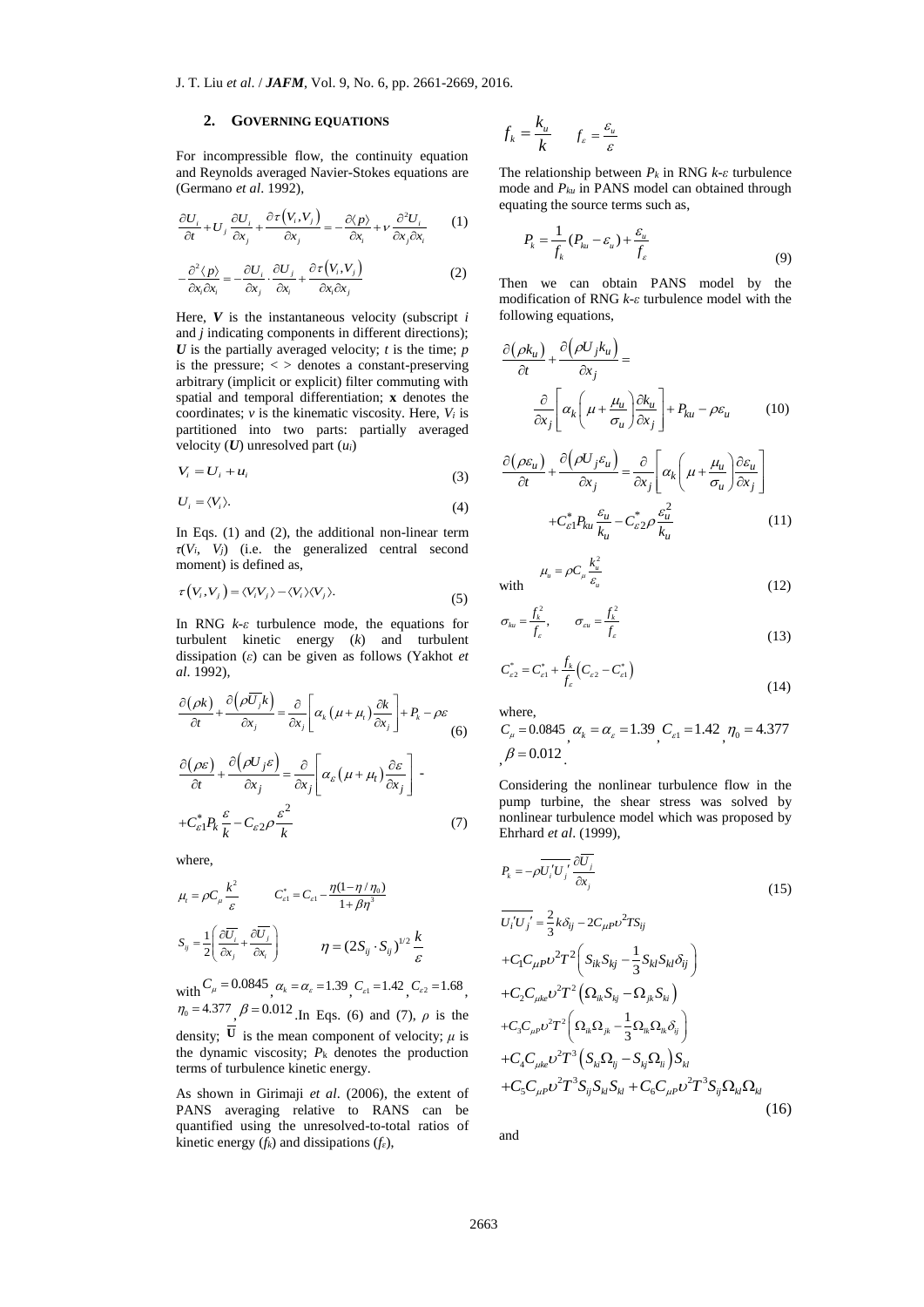$$
C_{\mu} = \min\left(\frac{1}{0.9S^{1.4} + 0.4\Omega^{1.4} + 3.5}, 0.15\right),
$$
  
\n
$$
\Omega_{ij} = \frac{1}{2}\left(\frac{\partial \overline{U_i}}{\partial x_j} + \frac{\partial \overline{U_j}}{\partial x_i}\right)_i S = \frac{k}{\varepsilon} \sqrt{2S_{ij}S_{ij}},
$$
  
\n
$$
\Omega = \frac{k}{\varepsilon} \sqrt{2\Omega_{ij}\Omega_{ij}}
$$
  
\nwhere  
\n
$$
C_{\mu k} = \beta \frac{k^2}{\varepsilon}, C_1 = -0.2, C_2 = 0.4,
$$

 $C_3 = 2.0 - \exp(-(\mathcal{S} - \Omega)^2)$ ,  $C_4 = -32.0 C_{\mu}^2$ ,  $C_5 = -16.0 C_{\mu}^2$ ,  $C_6 = 16.0 C_{\mu}^2$ . In Eq. (16), *T* is the

turbulence time scale and  $V$  is the turbulence velocity scale.

#### **3. GEOMETRY OF PUMP TURBINE**

In present paper, a model pump turbine with the parameters shown in Table 1 will be investigated. In Table 1. The structure of pump turbine is shown in Fig. 2a. In present paper, the relative opening (γ) of guide vanes of the pump turbine is 6°. Fig. 2b shows the meridian line of the runner obtained from the hydraulic design. The surface formed by the meridian line of the runner rotating on Z axial is termed as "S1" surface. The simulated results on the S1 surface will be shown in the following sections.

**Table 1 Parameters of the model pump turbine simulated**

| Rated head $H_d$ (m)                      | 60.6 |  |  |  |
|-------------------------------------------|------|--|--|--|
| Rated floe rate $O_d$ (m <sup>3</sup> /s) | 0.25 |  |  |  |
| Rotational speed $n$ (rpm)                | 1200 |  |  |  |
| Runner outlet diameter $D_1$ (m)          | 0.24 |  |  |  |
| Number of runner blade Z                  |      |  |  |  |
| Number of stay vanes $Z_s$                | 20   |  |  |  |
| Number of guide vanes $Z_G$               | 20   |  |  |  |

The experimental data shown in present paper were acquired through the model tests. The pressure fluctuations at the inlet of case and the outlet of draft tube were obtained by pressure sensors during the tests. The head can be calculated based on the pressure difference between the inlet of case and the outlet of draft tube. The rotation speed of the runner and the flow rate of the pump turbine were measured by revolution speed transducer and flow measurement device respectively.

### **3.1 Boundary Conditions**

In present paper, the following boundary conditions are employed to investigate the turbulent flow in the pump turbine, (1) At the inlet of the flow domain, definite values of all physical

variants are prescribed. (2) At the outlet, the gradients of all physical variants normal to the boundaries are given. (3) On solid walls of the domain, the non-slip flow condition is adopted and near the solid walls, the enhanced wall treatment is employed. (4) Zero pressure gradient normal to the surface is employed for all boundaries of the domain except a point corresponding to the reference pressure.



**Fig. 2. Geometry profile of the simulated pump turbine.**

To satisfy the continuity condition, correction of velocity magnitude to the outlet distribution is made based on the difference between the inflow and the outflow during the simulation (Wu *et al*. 2011).

#### **3.2 Simulation of Unsteady Flow at Turbine Mode**

In this section, turbulent flow through the model pump turbine at turbine model will be simulated. Fig. 2 shows the whole flow passage of pump turbine (including spiral case, stay vanes, guide vanes, runner and draft tube) to be simulated.

The SIMPLEC algorithm was used to enforce mass conservation. For the quad/hex grids and complex flows in turbine mode, a second-order center difference was employed for the pressure interpolation and a second-order upwind difference was employed for the terms of momentum equations and terms of two new sets of scalar equations to improve accuracy. The flow was assumed to be converged when the residual error is less than 0.0001.

In the PANS Solution, we assumed  $f_k=0.2$  and  $f_{\epsilon}=1$ (Huang *et al*. 2013).The relaxation factor settings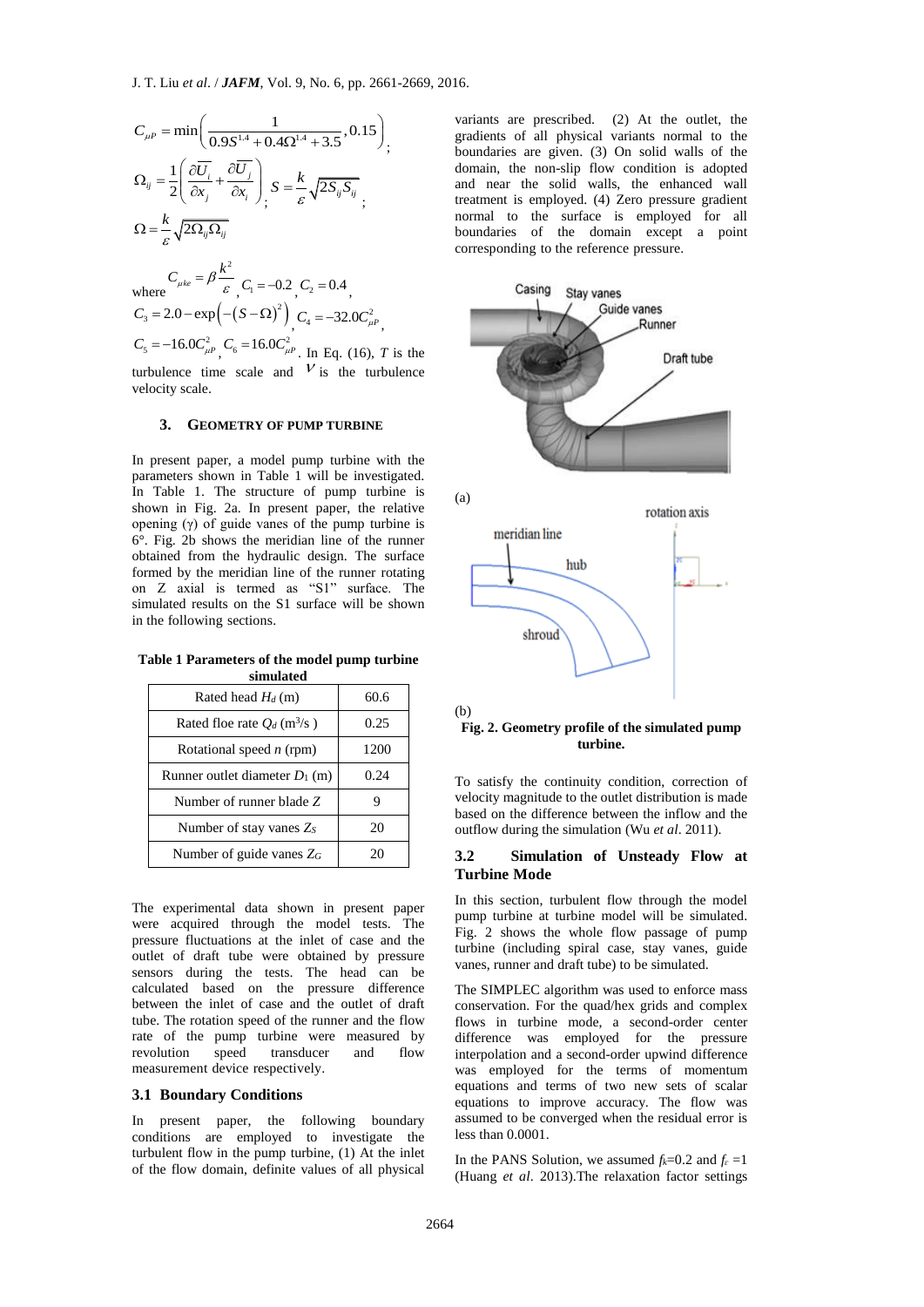were as follows: momentum and pressure term is 0.3; density term is 1; turbulent viscous term is 0.8; and a new two scalar relaxation factor is 1. For unsteady simulation, the Courant number was controlled to be below 10. Time step for the runner rotation were controlled to be 1° rotation of runner in each time step. The number of iterative simulations in each time step is set to be 100. Mesh independency has been investigated and mesh with about 9 million cells in total was chosen for the simulations.

### **4. RESULTS AND DISCUSSIONS**

#### **4.1 Books and Theses**

Figure 3 shows the comparisons of performance curve of the model pump turbine at the turbine mode with 6° opening of the guide vanes between experimental data ("Solid line") and our predictions ("Open circle"). In Fig. 3, points G1 and G6 correspond to the maximum flow rate point and zero flow rate point respectively. For simulations at each point, the rotational speed of runner was set as a constant and the flow rate was adjusted by setting the boundary condition (e.g. velocity) at the inlet of the pump turbine. With the head of pump turbine determined, the unit speed  $(n_{11})$  and unit discharge  $(O_{11})$  of the model pump turbine could be calculated using the following formula,

$$
n_{11} = \frac{nD_1}{\sqrt{H}} \, , \quad Q_{11} = \frac{Q}{D_1^2 \sqrt{H}} \, .
$$

Based on Fig. 3, it is clear that the predictions agree well with the test data at G1 to G6 operation cases for the turbine mode.



**Fig. 3. Performance curve of the model pump turbine.**

The prediction results of performance at G1 to G6 conditions on the guide vanes' opening angle are listed in Table 2.

#### **4.2 Pressure Fluctuation in the Vaneless Space**

In this section, the amplitude and dominant frequency of pressure fluctuation at vaneless space between the runner and guide vane of the pump turbine will be investigated. In the literature, some of experimental and numerical research works have

been focused on the pressure fluctuations at vaneless space, especially for small flow rate case (Hasmatuchi *et al*. 2011, Yan *et al*. 2010), and even during the design stage (Jung *et al*. 2012). Because there exist strong interactions between the runner and the guide vanes of the pump turbine, the separation flow phenomenon and the rotating stall will happen at small flow rate operating conditions under the turbine mode.

**Table 2 Different points for calculations at the guide vanes' opening angle 6°**

| No.            | $n_{11}$ (rpm) | $Q_{11}$ (L/s) |
|----------------|----------------|----------------|
| G1             | 39.27          | 198.38         |
| G2             | 42.59          | 139.17         |
| G3             | 42.97          | 98.63          |
| G <sub>4</sub> | 43.03          | 61.46          |
| G5             | 42.72          | 17.55          |
| G6             | 42.46          |                |



**operating conditions G1 to G6.**

Figure 4 shows the pressure fluctuations in the vaneless space at time domain under the operating conditions G1 to G6. The amplitude of the pressure fluctuation in the pump turbine at these points is consistent. Table 2 shows the comparisons between the predicted amplitudes and the experimental data of model test. The amplitude is measured in the time domain from peak to peak values with 97% reliability. The agreement between predictions and experiments is considerably good. Furthermore, both test and calculation have the same trends when pump turbine is operated from case G1 to case G6. In Table 3, the amplitude of pressure fluctuations increases from case G1 to case G4. Therefore, when pump turbine starts from the best efficiency case G1, with the increase of the unit speed, a significant increase of the amplitude of pressure fluctuations is observed in vaneless space between runner and guide vanes. At the runway (corresponding to zero load), the amplitude of case G4 is maximum. The amplitude gradually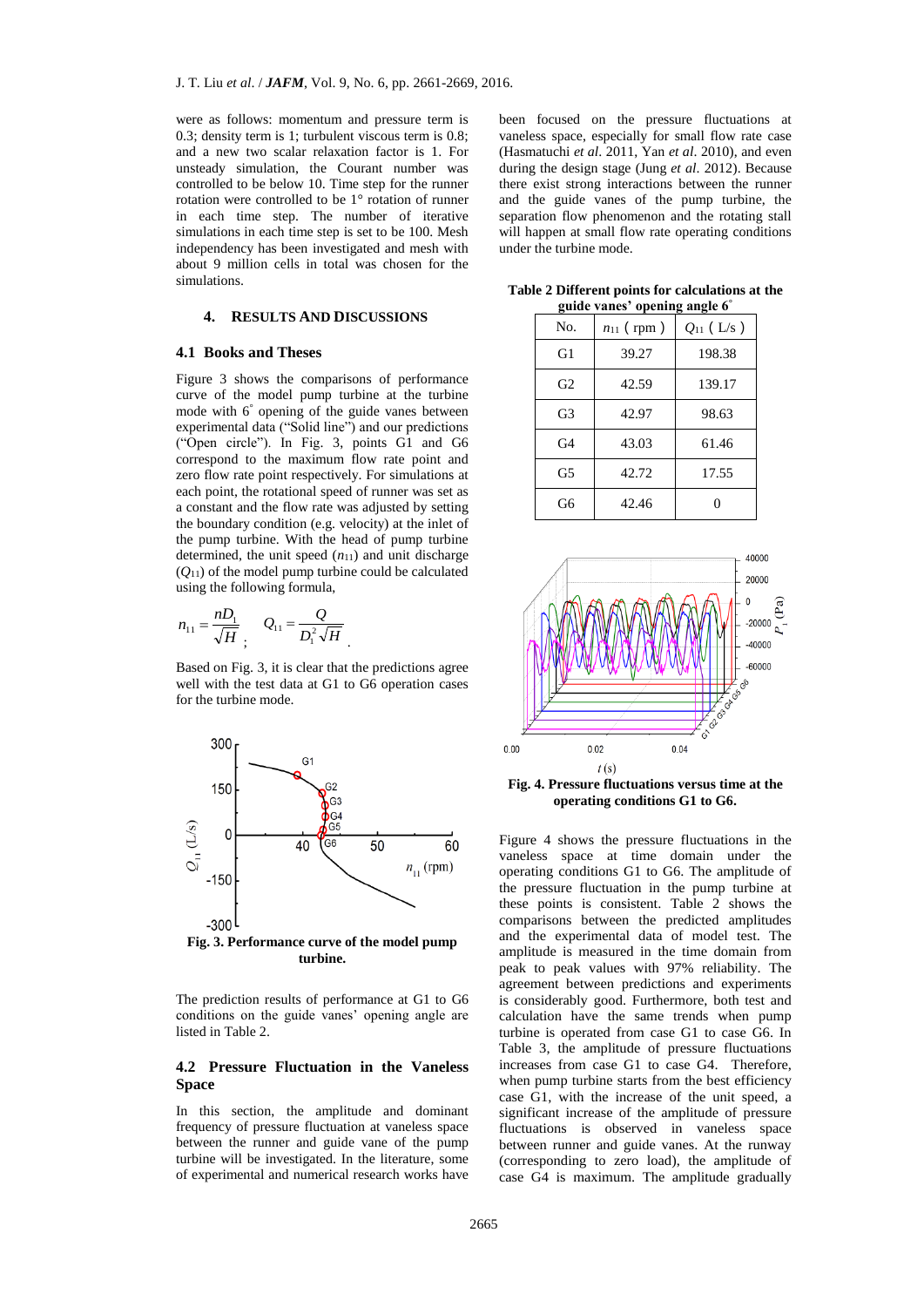decreases from case G4 to case G5 (corresponding to turbine break case), then to case G6 (corresponding to zero flow rate).The above predicted trend of amplitude is nearly the same as experimental results by Hasmatuchi *et al*. (2009).







(b) G2







**Fig. 5. Pressure fluctuation on the measured points G1 to G6 at frequency domain (corresponding to (a)-(f)) in the frequency**  domain.  $f_1, f_2$  and  $f_3$  indicate the primary, **secondary and third dominant frequency in the domain and their relationship with the frequency of the rotating runner (***f***n).**

**Table 3 Comparison of predicted amplitudes of the model pump turbine with experimental data (A is amplitude).**

| \ / 10 ашрица /, |    |                          |      |                    |                     |  |  |
|------------------|----|--------------------------|------|--------------------|---------------------|--|--|
|                  | fı | $\Delta H/H$ (%)<br>Cal. | Exp. | A at<br>$9f_n(Pa)$ | A at<br>$18f_n(Pa)$ |  |  |
| G1               | Q. | 5.6                      | 5.1  | 10484.5            | 2405.2              |  |  |
| G <sub>2</sub>   | 9  | 8.4                      | 7.8  | 16367.8            | 4204.0              |  |  |
| G <sub>3</sub>   | Q. | 7.9                      | 8.3  | 23712.7            | 3468.1              |  |  |
| G <sub>4</sub>   | 9  | 10.6                     | 9.6  | 24126.6            | 2886.4              |  |  |
| G <sub>5</sub>   | 9  | 7.2                      | 7.9  | 13237.4            | 3984.3              |  |  |
| G6               | 9  | 6.3                      | 5.6  | 10272.2            | 3636.7              |  |  |

The pressure fluctuations data in time domain (e.g. Fig. 4) is transformed into frequency spectrum in frequency domain through Fast Fourier Transform (FFT) as shown in Fig. 5. The primary dominant frequency of pressure fluctuation is the runner blade passing frequency and the secondary dominant frequency is double of the runner blade passing frequency. Furthermore, the secondary dominant frequency is nearly equal to guide vane passing frequency.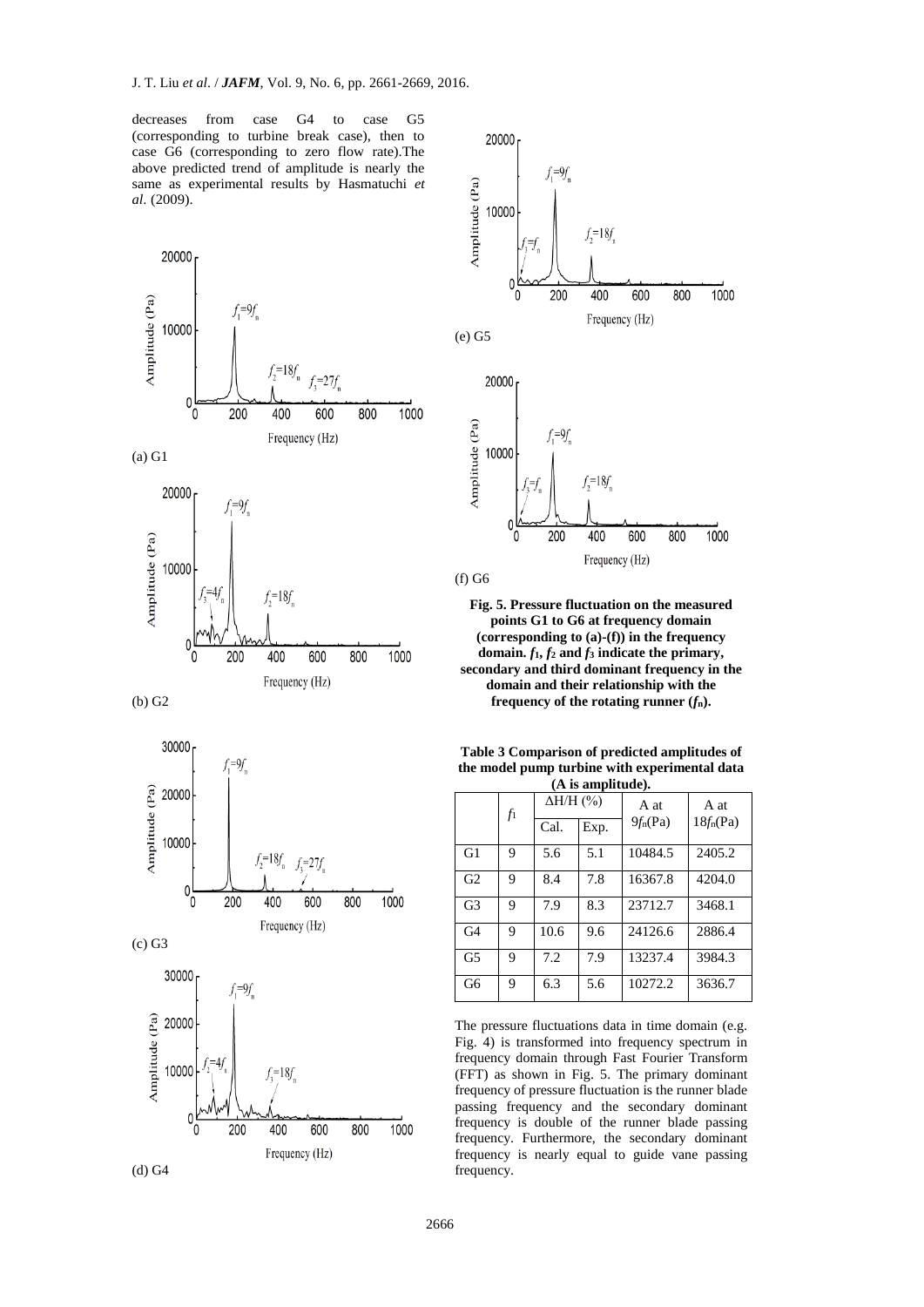#### J. T. Liu *et al*. / *JAFM*, Vol. 9, No. 6, pp. 2661-2669, 2016.



**Fig. 7. Relative stream lines on the S1 stream surface of runner at different operating conditions G1-G6 (corresponding to (a)-(f) respectively).**

Figures 6-8 show the relative velocity distributions, relative stream lines and vortex distributions on the S1 stream surface of runner at different operation cases. Fig. 9 only shows the turbulent kinetic energy distribution at the case G1.As shown in Fig.6, the relative velocity is obviously higher near the blade suction surface of the runner blade passages. At the zero flow rate case in Fig. 7f, the flow is almost blocked. At the runway case (Fig.7d), the flow separations occur in the blade passage. The vortex magnitudes increase dramatically from turbine case (Fig. 8b) to turbine brake case (Fig. 8e).

The third dominant frequency (4*f*<sup>n</sup> in Fig. 6b at case G2 and Fig. 6d at case G4) in pump turbine may be caused by the blockage of flow in the blade passage. For example, there are some flow blocks at the inlet of four blade passages of runner at turbine case (Fig. 7b) and most of the blade passages are blocked at the runway case (Fig. 7d).



**Fig. 8. Vortices distribution on the S1 stream surface of runner at different operating conditions G1-G6 (corresponding to (a)-(f) respectively).**



**Fig. 9. Turbulent kinetic energy distributions on S1 stream surface at operating condition G1.**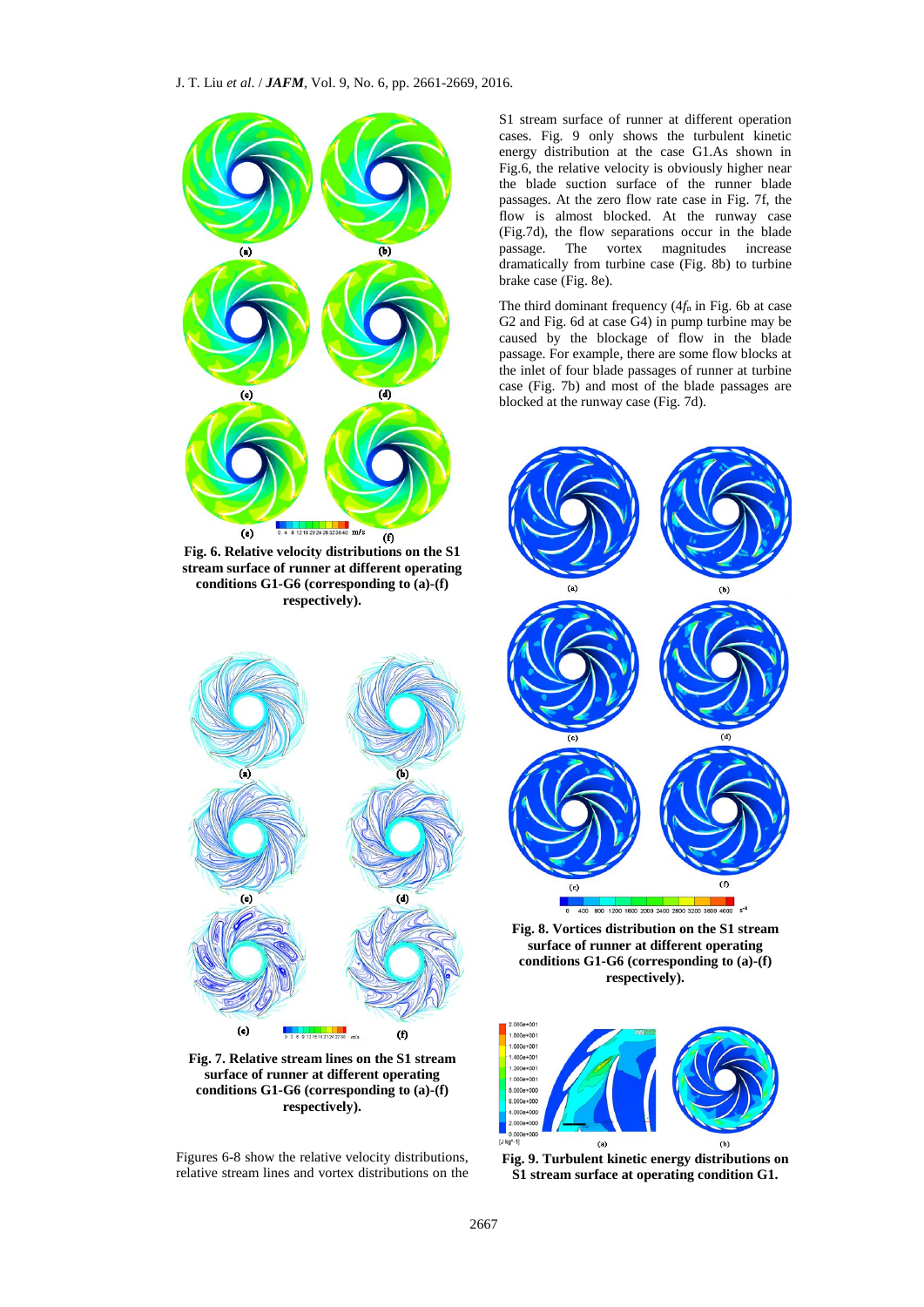From Fig. 6, 8 and 9 at the inlet of runner, the velocity, the vortex and the turbulent kinetic energy are very large near the pressure surface and leading edge of the blades, leading to high pressure fluctuations on the vaneless spaces of the pump turbine. Results reveal that the pressure fluctuation only contains rather high-frequency components (e.g. the runner blade passing frequency and guide vane passing frequency). When the pump turbine runs at turbine braking mode, large vortex can been seen in the passage of the runner. The stall phenomena will increase the pressure fluctuation in the vaneless space.

### **5. CONCLUSIONS**

In order to study the pressure fluctuation of the model pump turbine at the turbine mode, three dimensional unsteady turbulent flow simulations have been carried out using the PANS approach based on modifications of RNG *k-ε* turbulence model under 6° opening of the guide vanes. The predicted performance and relative amplitude of peak-to-peak pressure fluctuations at time domain in the vaneless space of the pump turbine are both very close to the experimental data.

- (1) The maximum amplitude of pressure fluctuation in the vaneless space appears when the pumpturbine runs at runaway point. The amplitude of pressure fluctuation increases first then decrease as the flow rate decrease from turbine mode.
- (2) The dominate frequency of pressure fluctuation in the vaneless space is the runner blade passing frequency and the second dominate frequency is double of the runner blade passing frequency. The second dominate frequency is nearly equal to guide vane passing frequency.
- (3) The relative velocity of near the blade suction surface of the runner is considerably higher than one in other areas in runner. At the runway case, the flow separations occur in the blade passage. The vortex magnitudes increase dramatically from turbine case to turbine brake case.
- (4) At the inlet of runner, the velocity, the vortex and the turbulent kinetic energy are very large near the pressure surface and leading edge of the blades, causing strong pressure fluctuations within the vaneless space of the pump turbine, which should be avoided during the design of pump turbines especially those operated at high head conditions.

#### **ACKNOWLEDGMENTS**

The authors would like to thank projects 51406010 supported by National Natural Science Foundation of China and project supported by open Research Fund Program of State key Laboratory of Hydroscience and Engineering, NO. sklhse-2014-E-02.

#### **REFERENCES**

- Ehrhard, J. (1999). Research on linear and nonlinear eddy viscosity turbulence models for building. Ph.D. thesis, VDI, Düsseldorf, Germany.
- Germano, M. (1992). Turbulence: The Filtering Approach*. J. Fluid Mech.* 238, 325–336.
- Girimaji, S, R. Srinivasan and E. Jeong (2003). PANS turbulence models for seamless transition between RANS and LES: fixed point analysis and preliminary results. *ASME paper* FEDSM.
- Girimaji, S. (2006). Partially-averaged navierstokes model for turbulence: a Reynoldsaveraged Navier–Stokes to direct numerical simulation bridging method. *ASME J. of Applied Mechanics* 73(2), 413–421.
- Hasmatuchi, V. M. Farhat, P. Maruzewski and F. Avellan (2009). Experimental investigation of a pump-turbine at off-design operating conditions. In *Proceedings of the 3rd International Meeting of the Workgroup on Cavitation and Dynamic Problems in Hydraulic Machinery and Systems*, Brno, Czech Republic 339-347
- Hasmatuchi, V., S. Roth, F. Botero, M. Farhat and F. Avellan (2011). Hydrodynamics of a pumpturbine at off-design operating conditions: numerical simulation. In *Proceedings of ASME-JSME-KSME Joint Fluids Engineering Conference 2011*, Hamamatsu, Japan
- Huang, H, R. F. Xiao, W. S. Liu and F. J. Wang (2013). Analysis of S characteristics and pressure pulsations in a pump-turbine with misaligned guide vanes. *ASME J. of Fluids Engineering* 135/051101-1
- Ji, B., X. W. Luo., Y. L. Wu, X. X. Peng and Y. L. Duan (2013). Numerical analysis of unsteady cavitating turbulent flow and shedding horseshoe vortex structure around a twisted hydrofoil. *International Journal of Multiphase Flow* 51, 33-43.
- Jung, A., J. P. Yan and M. Giese (2012). Development of a reliable very high-head pump turbine considering challenging hydrodynamics. *IOP Conf. Series: Earth and Environmental Science* 15.
- Lakshmipathy, S. (2004). *PANS Method for Turbulence simulation of high and low Reynolds number flow past a circular cylinder*. *M. Sc.* Thesis, Dept. of Aerospace Eng. Texas A. & M. University, USA.
- Liu, J. T., S. H. Liu, Y. K. Sun, Y. L. Wu and L. Q. Wang (2012). Three dimensional flow simulation of load rejection of a prototype pump-turbine. *Engineering with computers*
- Liu, J. T., S. H. Liu, Y. K. Sun, Y. L. Wu and L. Q. Wang (2013). Three-dimensional flow simulation of transient power interruption process of a prototype pump-turbine at pump